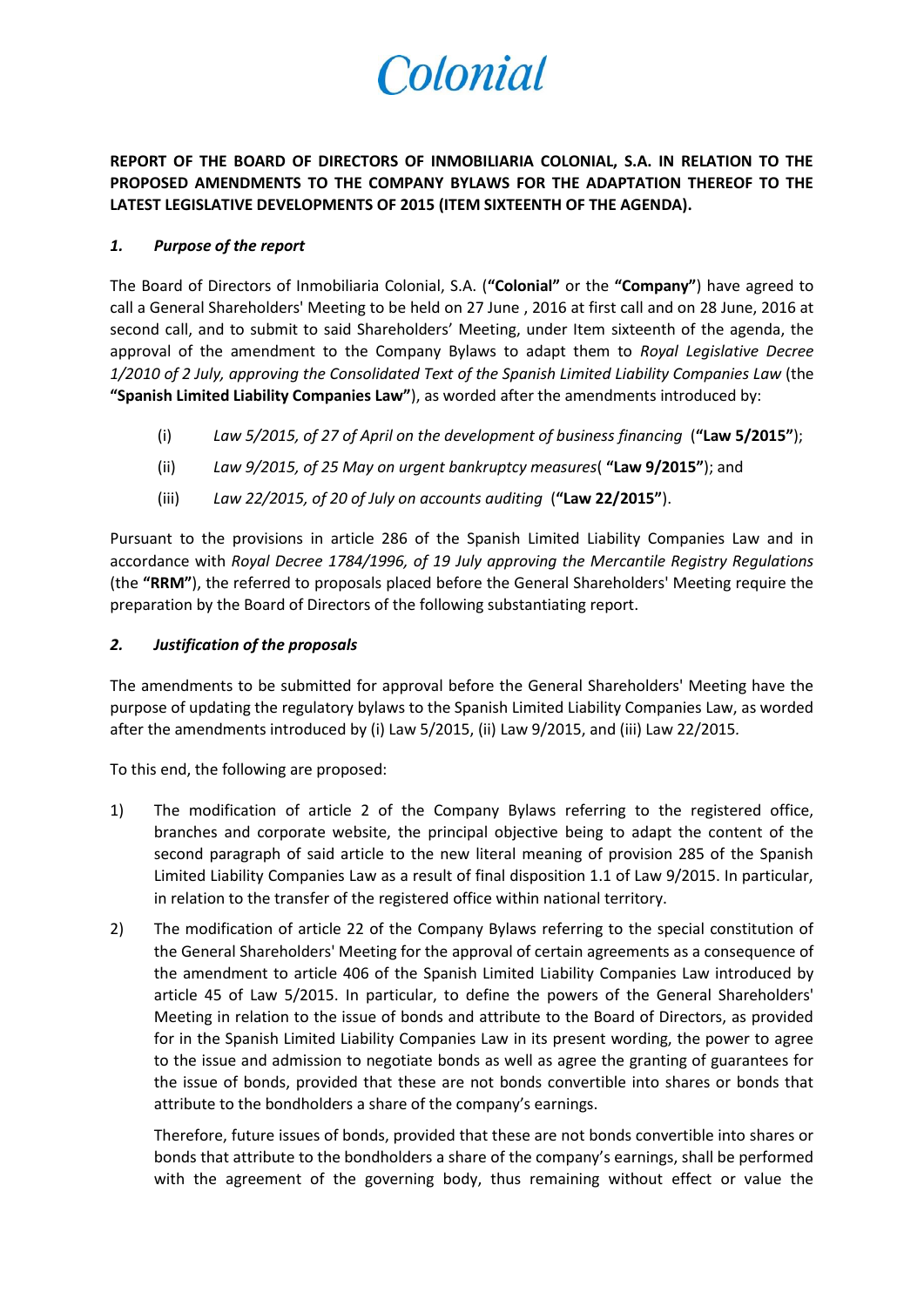

agreement adopted by the General Meeting of 24 April 2015, under Item eleven of the agenda.

3) The modification to article 32 of the Company Bylaws referring to the Audit and Control Committee for its adaptation to the complete content of article 529 quaterdecies of the Spanish Limited Liability Companies Law as a result of the amendments introduced by final provision 4.20 of Law 22/2015. In particular, it proposes to develop the functions of the Audit and Control Committee and to make it mandatory for all members of the Audit and Control Committee to possess the technical knowledge necessary to carry out their functions.

In keeping with the proposed amendments to the Company Bylaws, the amendments to articles 5, 16 and 22 of the Regulations of the General Shareholders' Meeting are submitted to the General Meeting under Item seventeenth of the agenda.

#### *3. Proposed amendments*

The proposed amendments to adapt the Company Bylaws to the new wording of the Spanish Limited Liability Companies Law are as follows:

| <b>CURRENT WORDING</b>                                                                                                                                                                                                                                                                                                                                                                                                                                                                                                                                                                                                                                                                                                                                                    | <b>PROPOSED WORDING</b>                                                                                                                                                                                                                                                                                                                                                                                                                                                                                                                                                                                                                                                                                                                                                                                                                                                          |  |
|---------------------------------------------------------------------------------------------------------------------------------------------------------------------------------------------------------------------------------------------------------------------------------------------------------------------------------------------------------------------------------------------------------------------------------------------------------------------------------------------------------------------------------------------------------------------------------------------------------------------------------------------------------------------------------------------------------------------------------------------------------------------------|----------------------------------------------------------------------------------------------------------------------------------------------------------------------------------------------------------------------------------------------------------------------------------------------------------------------------------------------------------------------------------------------------------------------------------------------------------------------------------------------------------------------------------------------------------------------------------------------------------------------------------------------------------------------------------------------------------------------------------------------------------------------------------------------------------------------------------------------------------------------------------|--|
| Article 2. Registered office, branches and corporate<br>website                                                                                                                                                                                                                                                                                                                                                                                                                                                                                                                                                                                                                                                                                                           | Article 2. Registered office, branches and corporate<br>website                                                                                                                                                                                                                                                                                                                                                                                                                                                                                                                                                                                                                                                                                                                                                                                                                  |  |
| The Company is of Spanish nationality and its registered<br>office is in Barcelona, Avenida Diagonal, n°532.                                                                                                                                                                                                                                                                                                                                                                                                                                                                                                                                                                                                                                                              | The Company is of Spanish nationality and its registered<br>office is in Barcelona, Avenida Diagonal, n°532.                                                                                                                                                                                                                                                                                                                                                                                                                                                                                                                                                                                                                                                                                                                                                                     |  |
| By decision of the Governing Body, it may change its<br>registered office within the municipality in which the<br>previous was located and establish, close or transfer any<br>delegations, branches, offices and representations as<br>deemed convenient or necessary to improve the<br>development of the corporate purpose, both in Spain or<br>overseas.                                                                                                                                                                                                                                                                                                                                                                                                              | By decision of the Governing Body, it may change its<br>registered office within the municipality in which the<br>previous was located national territory and establish, close<br>or transfer any delegations, branches, offices and<br>representations as deemed convenient or necessary to<br>improve the development of the corporate purpose, both<br>in Spain or overseas.                                                                                                                                                                                                                                                                                                                                                                                                                                                                                                  |  |
| The Company shall have a corporate website which will be<br>entered in the Mercantile Registry. The Board of Directors<br>can agree to the amendment, suppression and transfer of<br>the corporate website.                                                                                                                                                                                                                                                                                                                                                                                                                                                                                                                                                               | The Company shall have a corporate website approved by<br>the General Meeting which will be entered in the<br>Mercantile Registry. The Board of Directors can agree to<br>the amendment, suppression and transfer of the corporate<br>website.                                                                                                                                                                                                                                                                                                                                                                                                                                                                                                                                                                                                                                   |  |
| Article 22. Special constitution                                                                                                                                                                                                                                                                                                                                                                                                                                                                                                                                                                                                                                                                                                                                          | <b>Article 22. Special constitution</b>                                                                                                                                                                                                                                                                                                                                                                                                                                                                                                                                                                                                                                                                                                                                                                                                                                          |  |
| Notwithstanding the provisions of the previous article,<br>which stipulates that for a General Meeting held at first call<br>to pass valid resolutions on capital increases and decreases,<br>amendments to the Bylaws, the issue of bonds, the removal<br>of or limits to the pre-emptive rights to acquire new shares,<br>as well as the conversion, merger, spin-off or division of the<br>Company and the transfer of the registered office to<br>outside Spain, or any other matter determined by Law,<br>shareholders present or represented must hold at least fifty<br>per cent of the subscribed share capital with voting rights. If<br>held at second call, the attendance of shareholders holding<br>twenty-five per cent of the capital shall be sufficient. | Notwithstanding the provisions of the previous article,<br>which stipulates that for a General Meeting held at first call<br>to pass valid resolutions on capital increases and decreases,<br>amendments to the Bylaws, the issue of bonds, convertible<br>into shares or which attribute to the bondholder a share of<br>the company's earnings, the removal of or limits to the pre-<br>emptive rights to acquire new shares, as well as the<br>conversion, merger, spin-off or division of the Company and<br>the transfer of the registered office to outside Spain, or any<br>other matter determined by Law, shareholders present or<br>represented must hold at least fifty per cent of the<br>subscribed share capital with voting rights. If held at second<br>call, the attendance of shareholders holding twenty-five per<br>cent of the capital shall be sufficient. |  |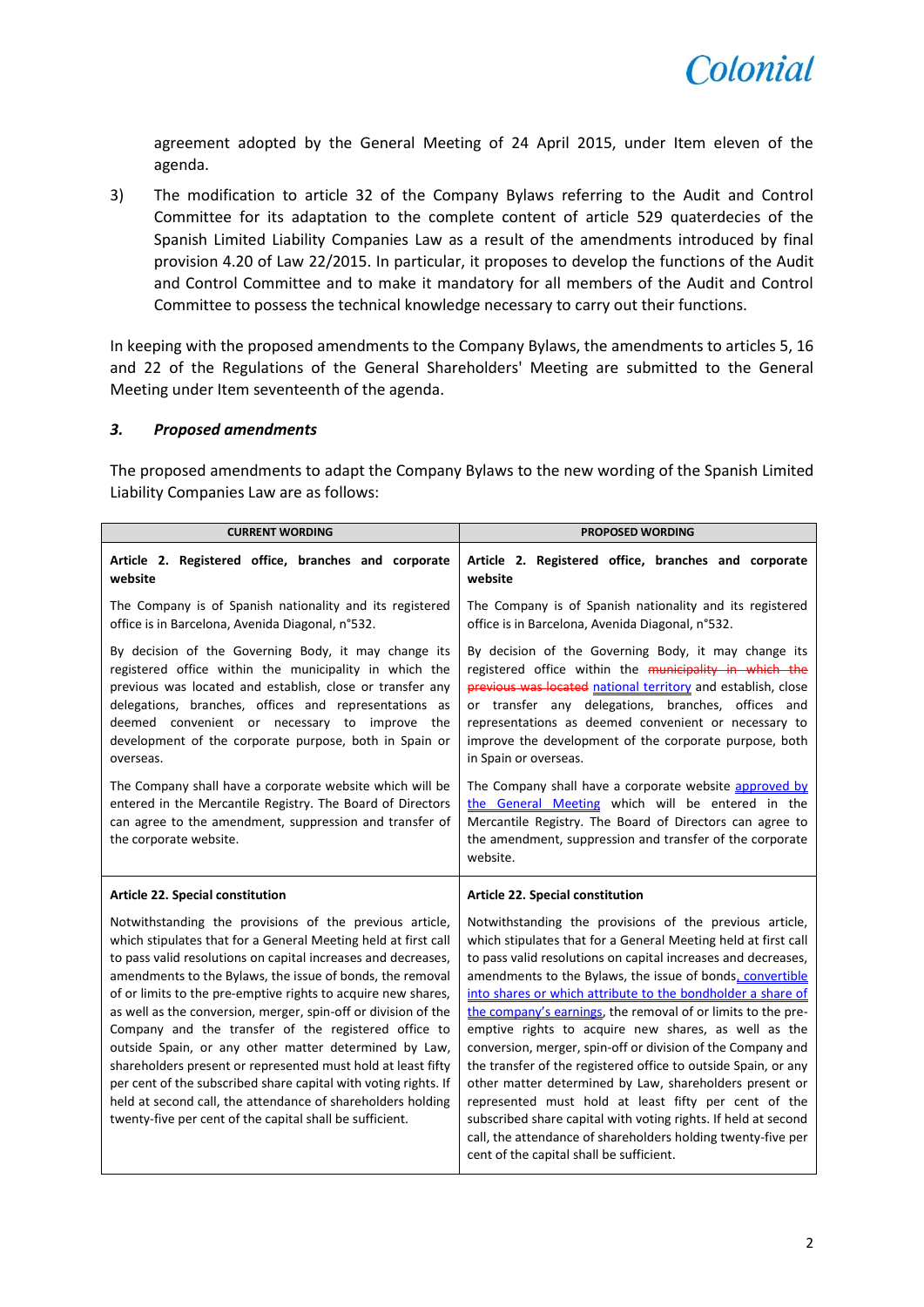

| <b>Article 32. Audit and Control Committee</b><br><b>Article 32. Audit and Control Committee</b><br>The Audit and Control Committee shall be formed by a<br>minimum of three and a maximum of eight directors, all of<br>which must be non-executive directors, appointed by the<br>Board of Directors. The Audit and Control Committee will<br>also include the number of independent directors<br>stipulated by law at any given time and at least one of them<br>will be appointed taking into account the director's<br>knowledge and experience regarding accounting and/or<br>auditing.<br>auditing.<br>The Audit and Control Committee will appoint a Chairman<br>from among its members, who in any case must be an<br>independent director. The Chairman of the Audit and<br>sector to which the Company belongs.<br>Control Committee shall be replaced every four years, and<br>may be re-elected after one year has elapsed from the date<br>on which his/he term of office expired.<br>The Committee will also appoint a Secretary from among its<br>members, or may designate the Secretary of the Board to<br>fill this position. If the Secretary of the Committee is<br>on which his/he term of office expired.<br>absent, the Secretary of the Board or, where applicable, the<br>Deputy Secretary thereof will carry out these duties. The<br>Committee may appoint, where applicable, a Deputy<br>fill this position. If the Secretary of the Committee is<br>Chairman who must also be an independent director.<br>In any case, the Committee may avail itself of the technical<br>assistance of the Secretary or the Deputy Secretary of the<br>Board at its meetings, at the request of the Chairman of the<br>Chairman who must also be an independent director.<br>Committee.<br>In any case, the Committee may avail itself of the technical<br>The members of the Committee shall be relieved of their<br>duties once their tenure as a director ceases, or when<br>Committee.<br>agreed by the Board of Directors.<br>Without prejudice to any other functions attributed thereto<br>by law, the Bylaws or the Regulations of the Board of<br>Directors, the Audit and Control Committee must at least<br>agreed by the Board of Directors.<br>carry out the following:<br>Report to the General Shareholders' Meeting on any<br>1.<br>questions posed in relation to those matters for which<br>the Committee is responsible.<br>carry out the following:<br>2.<br>Monitor the effectiveness of the Company's internal<br>1. | <b>CURRENT WORDING</b>                               | <b>PROPOSED WORDING</b>                                                                                                                                                                                                                                                                                                                                                                                                                                                                                                                                     |
|-----------------------------------------------------------------------------------------------------------------------------------------------------------------------------------------------------------------------------------------------------------------------------------------------------------------------------------------------------------------------------------------------------------------------------------------------------------------------------------------------------------------------------------------------------------------------------------------------------------------------------------------------------------------------------------------------------------------------------------------------------------------------------------------------------------------------------------------------------------------------------------------------------------------------------------------------------------------------------------------------------------------------------------------------------------------------------------------------------------------------------------------------------------------------------------------------------------------------------------------------------------------------------------------------------------------------------------------------------------------------------------------------------------------------------------------------------------------------------------------------------------------------------------------------------------------------------------------------------------------------------------------------------------------------------------------------------------------------------------------------------------------------------------------------------------------------------------------------------------------------------------------------------------------------------------------------------------------------------------------------------------------------------------------------------------------------------------------------------------------------------------------------------------------------------------------------------------------------------------------------------------------------------------------------------------------------------------------------------------------------------------------------------------------------------------------------------------------------------------------------------------------------------------------------------------|------------------------------------------------------|-------------------------------------------------------------------------------------------------------------------------------------------------------------------------------------------------------------------------------------------------------------------------------------------------------------------------------------------------------------------------------------------------------------------------------------------------------------------------------------------------------------------------------------------------------------|
|                                                                                                                                                                                                                                                                                                                                                                                                                                                                                                                                                                                                                                                                                                                                                                                                                                                                                                                                                                                                                                                                                                                                                                                                                                                                                                                                                                                                                                                                                                                                                                                                                                                                                                                                                                                                                                                                                                                                                                                                                                                                                                                                                                                                                                                                                                                                                                                                                                                                                                                                                           |                                                      |                                                                                                                                                                                                                                                                                                                                                                                                                                                                                                                                                             |
|                                                                                                                                                                                                                                                                                                                                                                                                                                                                                                                                                                                                                                                                                                                                                                                                                                                                                                                                                                                                                                                                                                                                                                                                                                                                                                                                                                                                                                                                                                                                                                                                                                                                                                                                                                                                                                                                                                                                                                                                                                                                                                                                                                                                                                                                                                                                                                                                                                                                                                                                                           |                                                      | The Audit and Control Committee shall be formed by a<br>minimum of three and a maximum of eight directors, all of<br>which must be non-executive directors, appointed by the<br>Board of Directors. The Audit and Control Committee will<br>also include the number of independent directors<br>stipulated by law at any given time and at least one of them<br>will be appointed taking into account the director's<br>knowledge and experience regarding accounting and/or                                                                                |
|                                                                                                                                                                                                                                                                                                                                                                                                                                                                                                                                                                                                                                                                                                                                                                                                                                                                                                                                                                                                                                                                                                                                                                                                                                                                                                                                                                                                                                                                                                                                                                                                                                                                                                                                                                                                                                                                                                                                                                                                                                                                                                                                                                                                                                                                                                                                                                                                                                                                                                                                                           |                                                      | All the members of the Audit and Control Committee shall<br>have the pertinent technical knowledge relating to the<br>The Audit and Control Committee will appoint a Chairman<br>from among its members, who in any case must be an<br>independent director. The Chairman of the Audit and<br>Control Committee shall be replaced every four years, and<br>may be re-elected after one year has elapsed from the date<br>The Committee will also appoint a Secretary from among its<br>members <sub>it</sub> or may designate the Secretary of the Board to |
|                                                                                                                                                                                                                                                                                                                                                                                                                                                                                                                                                                                                                                                                                                                                                                                                                                                                                                                                                                                                                                                                                                                                                                                                                                                                                                                                                                                                                                                                                                                                                                                                                                                                                                                                                                                                                                                                                                                                                                                                                                                                                                                                                                                                                                                                                                                                                                                                                                                                                                                                                           |                                                      | absent, the Secretary of the Board or, where applicable, the<br>Deputy Secretary thereof will carry out these duties. The<br>Committee may appoint, where applicable, a Deputy                                                                                                                                                                                                                                                                                                                                                                              |
|                                                                                                                                                                                                                                                                                                                                                                                                                                                                                                                                                                                                                                                                                                                                                                                                                                                                                                                                                                                                                                                                                                                                                                                                                                                                                                                                                                                                                                                                                                                                                                                                                                                                                                                                                                                                                                                                                                                                                                                                                                                                                                                                                                                                                                                                                                                                                                                                                                                                                                                                                           |                                                      | assistance of the Secretary or the Deputy Secretary of the<br>Board at its meetings, at the request of the Chairman of the                                                                                                                                                                                                                                                                                                                                                                                                                                  |
|                                                                                                                                                                                                                                                                                                                                                                                                                                                                                                                                                                                                                                                                                                                                                                                                                                                                                                                                                                                                                                                                                                                                                                                                                                                                                                                                                                                                                                                                                                                                                                                                                                                                                                                                                                                                                                                                                                                                                                                                                                                                                                                                                                                                                                                                                                                                                                                                                                                                                                                                                           |                                                      | The members of the Committee shall be relieved of their<br>duties once their tenure as a director ceases, or when                                                                                                                                                                                                                                                                                                                                                                                                                                           |
|                                                                                                                                                                                                                                                                                                                                                                                                                                                                                                                                                                                                                                                                                                                                                                                                                                                                                                                                                                                                                                                                                                                                                                                                                                                                                                                                                                                                                                                                                                                                                                                                                                                                                                                                                                                                                                                                                                                                                                                                                                                                                                                                                                                                                                                                                                                                                                                                                                                                                                                                                           |                                                      | Without prejudice to any other functions attributed thereto<br>by Law, the Bylaws or the Regulations of the Board of<br>Directors, the Audit and Control Committee must at least                                                                                                                                                                                                                                                                                                                                                                            |
| including tax risks, and discuss with the external<br>auditors any significant weaknesses detected in the<br>internal control system during the course of the audit.<br>role the committee has played in this process.                                                                                                                                                                                                                                                                                                                                                                                                                                                                                                                                                                                                                                                                                                                                                                                                                                                                                                                                                                                                                                                                                                                                                                                                                                                                                                                                                                                                                                                                                                                                                                                                                                                                                                                                                                                                                                                                                                                                                                                                                                                                                                                                                                                                                                                                                                                                    | control, internal audit and risk management systems, | Report to the General Shareholders' Meeting on any<br>questions posed in relation to those matters for which<br>the Committee is responsible-and, in particular, on the<br>results of the audit explaining how this has contributed<br>to the integrity of the financial information and the                                                                                                                                                                                                                                                                |
| Supervise the process of drawing up and presenting<br>3.<br>the required financial information.<br>2.                                                                                                                                                                                                                                                                                                                                                                                                                                                                                                                                                                                                                                                                                                                                                                                                                                                                                                                                                                                                                                                                                                                                                                                                                                                                                                                                                                                                                                                                                                                                                                                                                                                                                                                                                                                                                                                                                                                                                                                                                                                                                                                                                                                                                                                                                                                                                                                                                                                     |                                                      | Monitor the effectiveness of the Company's internal                                                                                                                                                                                                                                                                                                                                                                                                                                                                                                         |
| Propose to the Board of Directors the selection,<br>4.<br>appointment, re-election and replacement of the<br>external auditor, as well as the terms of its<br>engagement, and regularly gather information<br>therefrom regarding the audit plan and the<br>implementation thereof, in addition to preserving its<br>independence in the performance of its duties.<br>Establish the appropriate relationships with the<br>5.                                                                                                                                                                                                                                                                                                                                                                                                                                                                                                                                                                                                                                                                                                                                                                                                                                                                                                                                                                                                                                                                                                                                                                                                                                                                                                                                                                                                                                                                                                                                                                                                                                                                                                                                                                                                                                                                                                                                                                                                                                                                                                                             |                                                      | control, internal audit and risk management systems,<br>including tax risks, and discuss with the external<br>auditors any significant weaknesses detected in the<br>internal control system during the course of the audit<br>audit, without infringing their independence. To this<br>end, and where applicable, they may present<br>recommendations or proposals to the Board of<br>Directors and the corresponding period for their                                                                                                                     |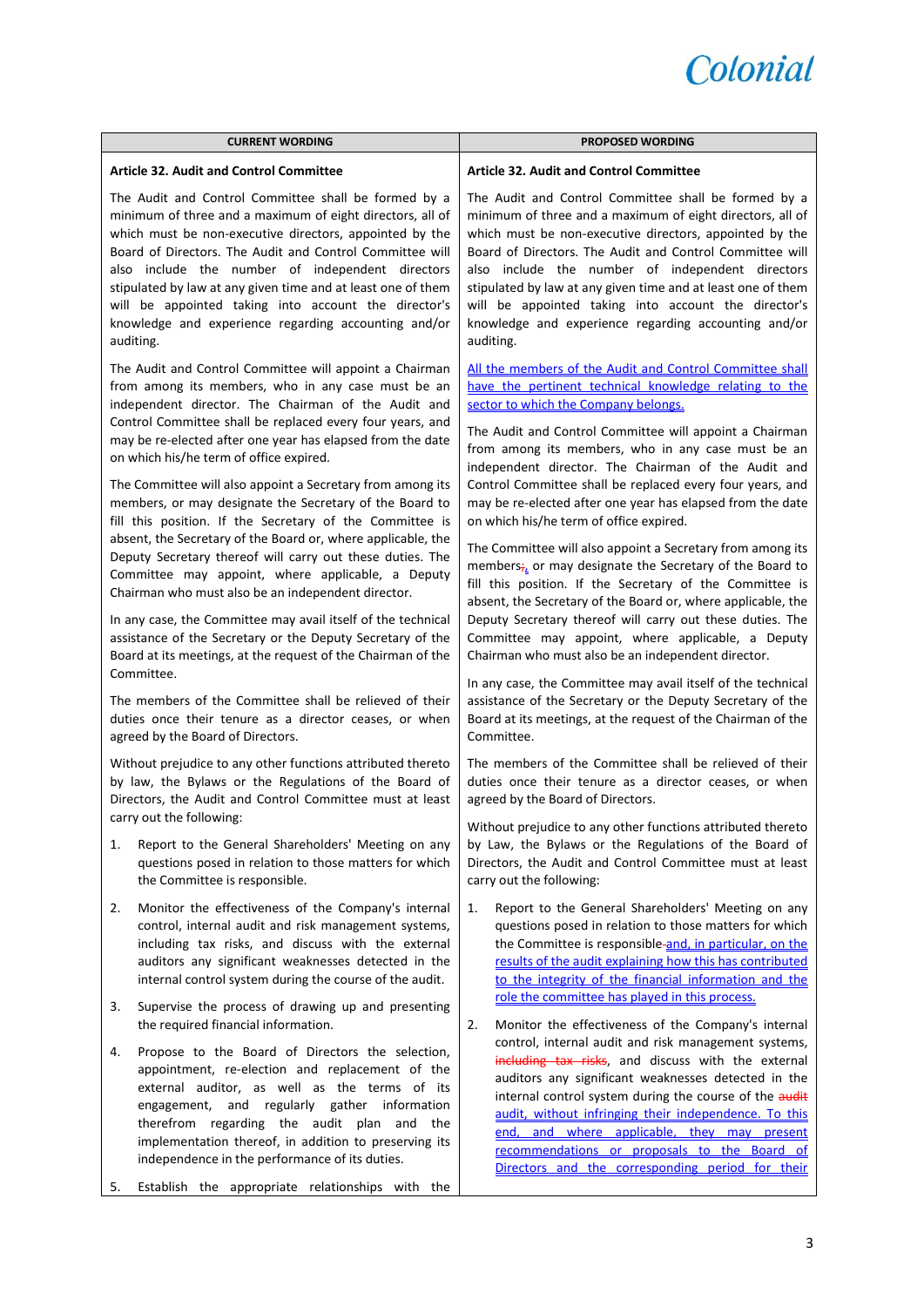

|                                                                                                                                                                                                                                                                                                                                                                                                                                                                                                                                              | <b>CURRENT WORDING</b>                                                                                                                                                                                                                                                                                                                                                                                                                                                                                   |    | <b>PROPOSED WORDING</b>                                                                                                                                                                                                                                                                                                                                                                                                                                                            |
|----------------------------------------------------------------------------------------------------------------------------------------------------------------------------------------------------------------------------------------------------------------------------------------------------------------------------------------------------------------------------------------------------------------------------------------------------------------------------------------------------------------------------------------------|----------------------------------------------------------------------------------------------------------------------------------------------------------------------------------------------------------------------------------------------------------------------------------------------------------------------------------------------------------------------------------------------------------------------------------------------------------------------------------------------------------|----|------------------------------------------------------------------------------------------------------------------------------------------------------------------------------------------------------------------------------------------------------------------------------------------------------------------------------------------------------------------------------------------------------------------------------------------------------------------------------------|
|                                                                                                                                                                                                                                                                                                                                                                                                                                                                                                                                              | external auditor to receive information on any issues<br>which may jeopardise its independence and which will                                                                                                                                                                                                                                                                                                                                                                                            |    | monitoring.                                                                                                                                                                                                                                                                                                                                                                                                                                                                        |
|                                                                                                                                                                                                                                                                                                                                                                                                                                                                                                                                              | be studied by the Committee, and any other<br>information relating to the auditing procedure, as well<br>as any other communications provided for in the<br>legislation relating to auditing and the technical rules                                                                                                                                                                                                                                                                                     | 3. | Supervise the process of drawing up and presenting<br>the required financial information and present<br>recommendations or proposals to the Board of<br>Directors, aimed at safeguarding their integrity.                                                                                                                                                                                                                                                                          |
|                                                                                                                                                                                                                                                                                                                                                                                                                                                                                                                                              | thereof. In any case, written confirmation must be<br>received, on an annual basis, from the external auditor<br>of its independence with respect to the Company or<br>entities directly or indirectly connected thereto, as<br>well as information on any type of additional services<br>provided and the related fees received from these<br>entities by the external auditor or by persons or<br>entities related to the auditor pursuant to that<br>provided in accounting legislation.              | 4. | Propose to the Board of Directors the selection,<br>appointment, re-election and replacement of the<br>external auditor, taking responsibility for the process<br>pursuant to the provisions of the legislation in force as<br>well as the terms of its engagement, and regularly<br>gather information therefrom regarding the audit plan<br>and the implementation thereof, in addition to<br>preserving its independence in the performance of its<br>duties.                   |
| 6.                                                                                                                                                                                                                                                                                                                                                                                                                                                                                                                                           | Issue, on an annual basis and prior to the issuance of<br>the auditor's report, a report expressing an opinion on<br>the independence of the external auditor. Such report<br>shall, in all cases, contain the evaluation of the<br>provision of the additional services mentioned in the<br>section above, considered individually and as a whole,<br>other than legal audit services in relation to the rules<br>on independence or in accordance with the regulatory<br>standards of accounts audits. | 5. | Establish the appropriate relationships with the<br>external auditor to receive information on any issues<br>which may jeopardisebe considered a threat to its<br>independence and which will be studied by the<br>Committee, and any other information relating to<br>theaudit audit, and where applicable, the<br>authorisation of the services other than those<br>prohibited, within the terms contemplated in the<br>legislation in force, relating to rules on independence, |
| 7.                                                                                                                                                                                                                                                                                                                                                                                                                                                                                                                                           | Inform the Board of Directors of all matters<br>established by Law, the Bylaws and the Regulations of<br>the Board of Directors.                                                                                                                                                                                                                                                                                                                                                                         |    | as well as any other communications provided for in<br>the legislation relating to auditing and the technical<br>rules thereof. In any case, written confirmation must<br>be received, on an annual basis, from the external                                                                                                                                                                                                                                                       |
| 8.                                                                                                                                                                                                                                                                                                                                                                                                                                                                                                                                           | Prepare an annual report on the activities of the Audit<br>and Control Committee, which must be included in the<br>management report.                                                                                                                                                                                                                                                                                                                                                                    |    | auditor of its independence with respect to the<br>Company or entities directly or indirectly connected<br>thereto, as well as detailed and individual information                                                                                                                                                                                                                                                                                                                 |
| 9.                                                                                                                                                                                                                                                                                                                                                                                                                                                                                                                                           | Propose to the Board of Directors any other matters<br>that it deems relevant for which it is responsible.                                                                                                                                                                                                                                                                                                                                                                                               |    | on any type of additional services provided and the<br>related fees received from these entities by the<br>external auditor or by persons or entities related to                                                                                                                                                                                                                                                                                                                   |
|                                                                                                                                                                                                                                                                                                                                                                                                                                                                                                                                              | 10. Any other functions that may be attributed thereto by<br>the Bylaws or the Regulations of the Board of<br>Directors.                                                                                                                                                                                                                                                                                                                                                                                 |    | the auditor pursuant to that provided in accounting<br>legislation the regulatory standards of the activity of<br>accounts audits.                                                                                                                                                                                                                                                                                                                                                 |
|                                                                                                                                                                                                                                                                                                                                                                                                                                                                                                                                              | The Audit and Control Committee shall meet whenever<br>requested to do so by at least two of its members, or at the<br>behest of the Chairman, who is responsible for convening<br>it. The call notice shall be valid provided it is sent by any<br>means that allow acknowledgement of its receipt.                                                                                                                                                                                                     | 6. | Issue, on an annual basis and prior to the issuance of<br>the auditor's report, a report expressing an opinion on<br>whether the independence of the auditor of the<br>auditorsor auditing companies has been compromised.<br>Such report shall, in all cases, contain<br>the                                                                                                                                                                                                      |
| The Audit and Control Committee shall be validly convened<br>when the majority of its members are present or<br>represented, adopting resolutions by majority of those<br>present or represented. The Committee member affected<br>must abstain from participating in the deliberation and<br>voting on resolutions or decisions in which such member or<br>a person related thereto has a direct or indirect conflict of<br>interest. Votes from directors affected by a conflict of<br>interest and required to absent themselves from the |                                                                                                                                                                                                                                                                                                                                                                                                                                                                                                          |    | reasoned evaluation of the provision of each and every<br>one the additional services mentioned in the section<br>above, considered individually and as a whole, other<br>than legal audit services in relation to the rules on<br>independence or in accordance with regulatory<br>standards of the activity of accounts audits.                                                                                                                                                  |
|                                                                                                                                                                                                                                                                                                                                                                                                                                                                                                                                              |                                                                                                                                                                                                                                                                                                                                                                                                                                                                                                          | 7. | Inform the Board of Directors of all matters<br>established by Law, the Bylaws and the Regulations of<br>the Board of Directors.                                                                                                                                                                                                                                                                                                                                                   |
|                                                                                                                                                                                                                                                                                                                                                                                                                                                                                                                                              | meeting shall be deducted from the calculation of the<br>majority of votes necessary. Proxies are granted in writing<br>and specifically for each meeting and solely to other<br>Committee members. The Chairman shall have a casting                                                                                                                                                                                                                                                                    | 8. | Prepare an annual report on the activities of the Audit<br>and Control Committee, which must be included in the<br>management report.                                                                                                                                                                                                                                                                                                                                              |
|                                                                                                                                                                                                                                                                                                                                                                                                                                                                                                                                              | vote in the event of a tie.                                                                                                                                                                                                                                                                                                                                                                                                                                                                              | 9. | Propose to the Board of Directors any other matters                                                                                                                                                                                                                                                                                                                                                                                                                                |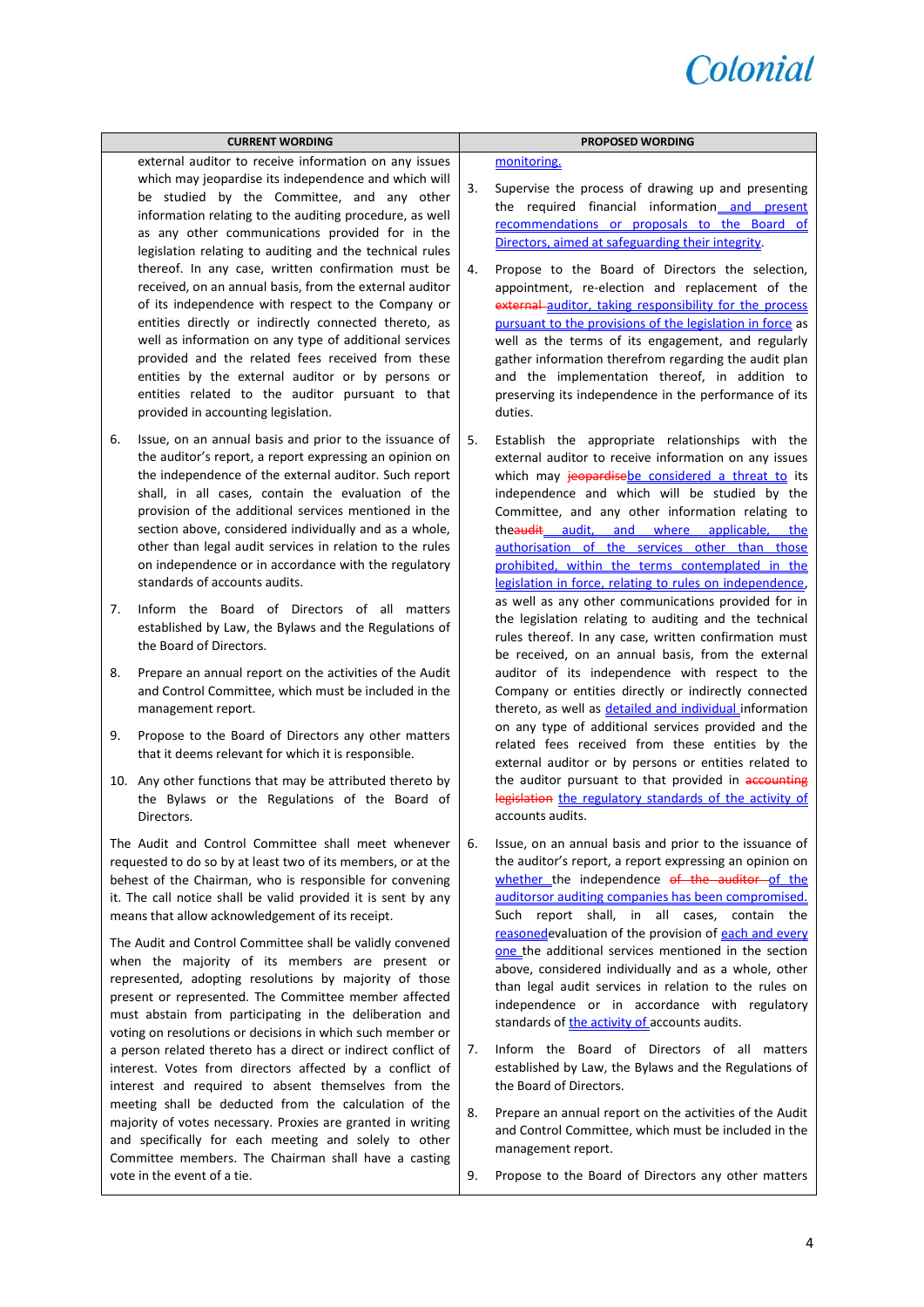

| <b>CURRENT WORDING</b>                                                                                                                                                                                                                                                                            | <b>PROPOSED WORDING</b>                                                                                                                                                                                                                                                                                                                                                                                                                                                                                                                                                                                                                                                                                                                                                                                                                                                                                                                                                                                                                                                                                                                                                                                                                                                                                                                                                                                                                                                                                                                                                                                              |
|---------------------------------------------------------------------------------------------------------------------------------------------------------------------------------------------------------------------------------------------------------------------------------------------------|----------------------------------------------------------------------------------------------------------------------------------------------------------------------------------------------------------------------------------------------------------------------------------------------------------------------------------------------------------------------------------------------------------------------------------------------------------------------------------------------------------------------------------------------------------------------------------------------------------------------------------------------------------------------------------------------------------------------------------------------------------------------------------------------------------------------------------------------------------------------------------------------------------------------------------------------------------------------------------------------------------------------------------------------------------------------------------------------------------------------------------------------------------------------------------------------------------------------------------------------------------------------------------------------------------------------------------------------------------------------------------------------------------------------------------------------------------------------------------------------------------------------------------------------------------------------------------------------------------------------|
| Minutes will be taken of all Committee meetings and will be<br>made available to all members of the Board of Directors.<br>The Regulations of the Board of Directors set forth these<br>rules regarding the Audit and Control Committee, always<br>favouring the independence of its functioning. | that it deems relevant for which it is responsible.<br>10. Any other functions that may be attributed thereto by<br>the Bylaws or the Regulations of the Board of<br>Directors.<br>The Audit and Control Committee shall meet whenever<br>requested to do so by at least two of its members, or at the<br>behest of the Chairman, who is responsible for convening<br>it. The call notice shall be valid provided it is sent by any<br>means that allow acknowledgement of its receipt.<br>The Audit and Control Committee shall be validly convened<br>when the majority of its members are present or<br>represented, adopting resolutions by majority of those<br>present or represented. The Committee member affected<br>must abstain from participating in the deliberation and<br>voting on resolutions or decisions in which such member or<br>a person related thereto has a direct or indirect conflict of<br>interest. Votes from directors affected by a conflict of<br>interest and required to absent themselves from the<br>meeting shall be deducted from the calculation of the<br>majority of votes necessary. Proxies are granted in writing<br>and specifically for each meeting and solely to other<br>Committee members. The Chairman shall have a casting<br>vote in the event of a tie.<br>Minutes will be taken of all Committee meetings and will be<br>made available to all members of the Board of Directors.<br>The Regulations of the Board of Directors set forth these<br>rules regarding the Audit and Control Committee, always<br>favouring the independence of its functioning. |

\* \* \* \*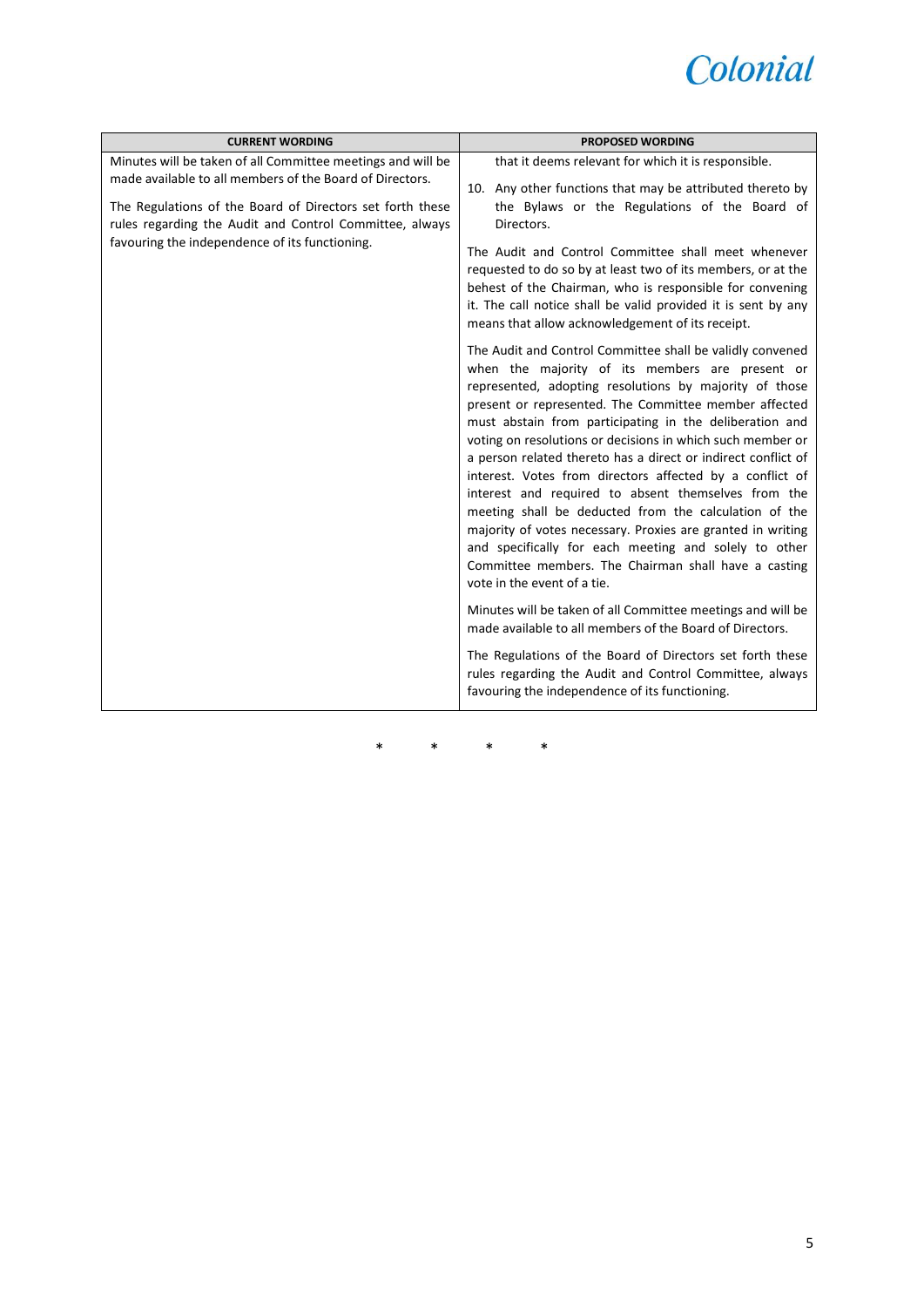

#### **PROPOSALS FOR THE AMENDMENT OF THE COMPANY BYLAWS**

- **Sixteenth Amendments to the Company Bylaws for the adaptation thereof to the latest legislative developments during 2015.**
- **16.1 Amendment to article 2 of the Company Bylaws to adapt them to** *Royal Legislative Decree 1/2010 of 2 July, approving the Consolidated Text of the Spanish Limited Liability Companies Law* **after the amendments introduced by** *Law 9/2015, of 25 May on urgent bankruptcy measures***.**

With the purpose of adapting the content of the Company Bylaws to the latest reforms of *Royal Legislative Decree 1/2010 of 2 July, approving the Consolidated Text of the Spanish Limited Liability Companies Law*, and in particular, incorporate into the Company Bylaws the latest measures introduced through *Law 9/2015, of 25 May on urgent bankruptcy measures*, it is agreed to approve the modification of the text of article 2 of the Company Bylaws, which will literally read as follows:

#### *"Article 2 - Registered office, branches and corporate website*

*The Company is of Spanish nationality and its registered office is in Barcelona, Avenida Diagonal, n°532.*

*By decision of the Governing Body, it may change its registered office within the national territory and establish, close or transfer any delegations, branches, offices and representations as deemed convenient or necessary to improve the development of the corporate purpose, both in Spain or overseas.*

*The Company shall have a corporate website approved by the General Meeting which will be entered in the Mercantile Registry. The Board of Directors can agree to the amendment, suppression and transfer of the corporate website."*

# **16.2 Amendment to article 22 of the Company Bylaws to adapt them to** *Royal Legislative Decree 1/2010 of 2 July, approving the Consolidated Text of the Spanish Limited Liability Companies Law* **after the amendments introduced by** *Law 5/2015, of 27 April on the development of business financing*.

With the purpose of adapting the content of the Company Bylaws to the latest reforms of *Royal Legislative Decree 1/2010 of 2 July, approving the Consolidated Text of the Spanish Limited Liability Companies Law*, and in particular, incorporate into the Company Bylaws the latest measures introduced through *Law 5/2015, of 27 April on the development of business financing*, it is agreed to approve the modification of the text of article 22 of the Company Bylaws, which will literally read as follows:

#### *"Article 22.- Special constitution*

*Notwithstanding the provisions of the previous article, which stipulates that for a General Meeting held at first call to pass valid resolutions on capital increases and decreases, amendments to the Bylaws, the issue of bonds, convertible into shares or which attribute to the bondholder a share of the company's earnings, the removal of or limits to the pre-emptive rights to acquire new shares, as well as the conversion, merger, spin-off or division of the Company and the transfer of the registered office to outside Spain, or any other matter determined by Law, shareholders present or represented must*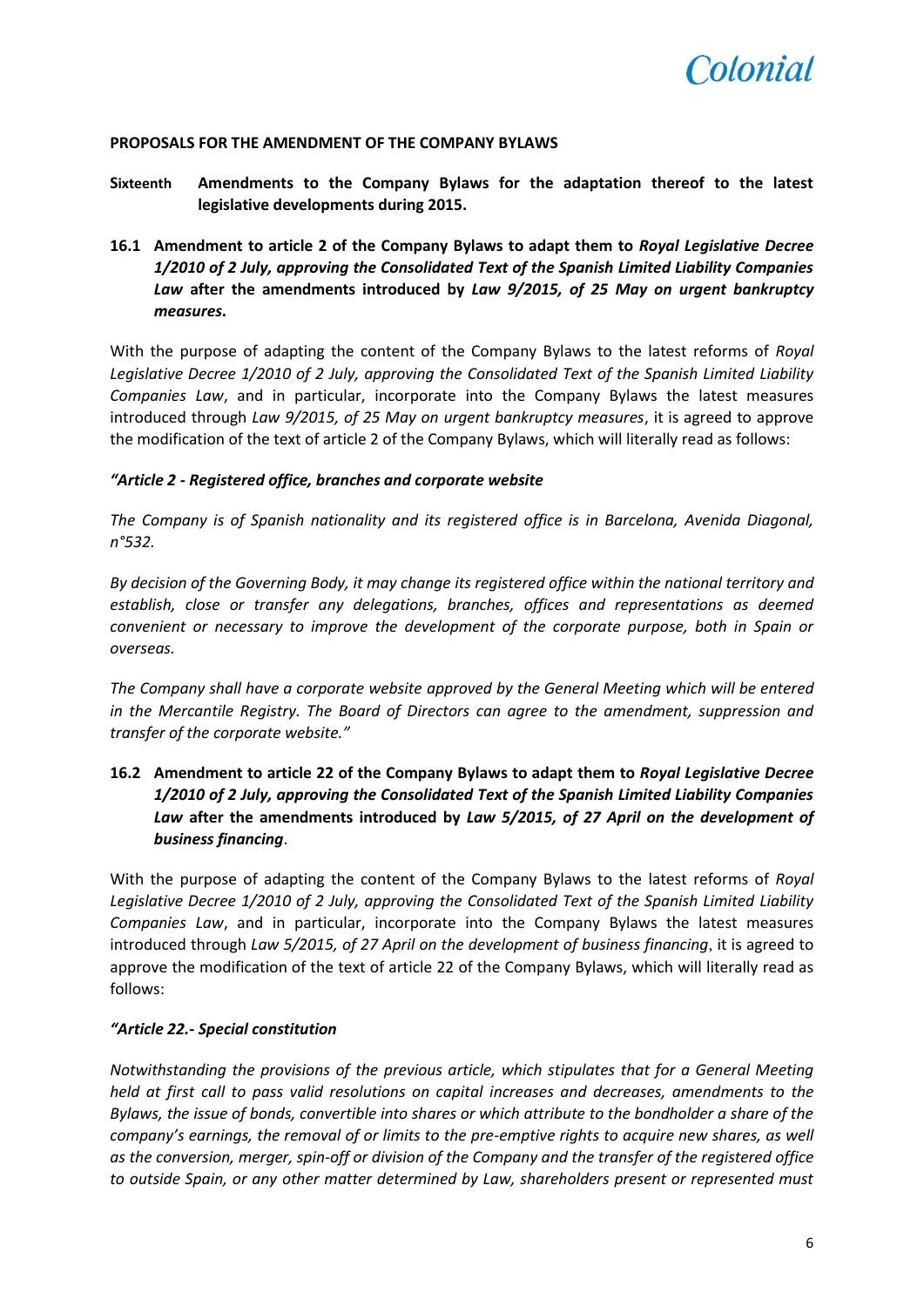

*hold at least fifty per cent of the subscribed share capital with voting rights. If held at second call, the attendance of shareholders holding twenty-five per cent of the capital shall be sufficient."*

# **16.3 Amendment to article 32 of the Company Bylaws to adapt them to** *Royal Legislative Decree 1/2010 of 2 July, approving the Consolidated Text of the Spanish Limited Liability Companies Law* **after the amendments introduced by** *Law 22/2015, of 20 July on Accounts Audits*.

With the purpose of adapting the content of the Company Bylaws to the latest reforms of *Royal Legislative Decree 1/2010 of 2 July, approving the Consolidated Text of the Spanish Limited Liability Companies Law*, and in particular, incorporate into the Company Bylaws the latest measures introduced through *Law 22/2015, of 20 July on Accounts Audits*, it is agreed to approve the modification of the text of article 32 of the Company Bylaws, which will literally read as follows:

#### *"Article 32: Audit and Control Committee*

*The Audit and Control Committee shall be formed by a minimum of three and a maximum of eight directors, all of which must be non-executive directors, appointed by the Board of Directors. The Audit and Control Committee will also include the number of independent directors stipulated by law at any given time and at least one of them will be appointed taking into account the director's knowledge and experience regarding accounting and/or auditing.*

*All the members of the Audit and Control Committee shall have the pertinent technical knowledge relating to the sector to which the Company belongs.*

*The Audit and Control Committee will appoint a Chairman from among its members, who in any case must be an independent director. The Chairman of the Audit and Control Committee shall be replaced every four years, and may be re-elected after one year has elapsed from the date on which his/he term of office expired.*

*The Committee will also appoint a Secretary from among its members, or may designate the Secretary of the Board to fill this position. If the Secretary of the Committee is absent, the Secretary of the Board or, where applicable, the Deputy Secretary thereof will carry out these duties. The Committee may appoint, where applicable, a Deputy Chairman who must also be an independent director.*

*In any case, the Committee may avail itself of the technical assistance of the Secretary or the Deputy Secretary of the Board at its meetings, at the request of the Chairman of the Committee.*

*The members of the Committee shall be relieved of their duties once their tenure as a director ceases, or when agreed by the Board of Directors.*

*Without prejudice to any other functions attributed thereto by law, the Bylaws or the Regulations of the Board of Directors, the Audit and Control Committee must at least carry out the following:*

*1. Report to the General Shareholders' Meeting on any questions posed in relation to those matters for which the Committee is responsible and, in particular, on the results of the audit explaining how this has contributed to the integrity of the financial information and the role the committee has played in this process.*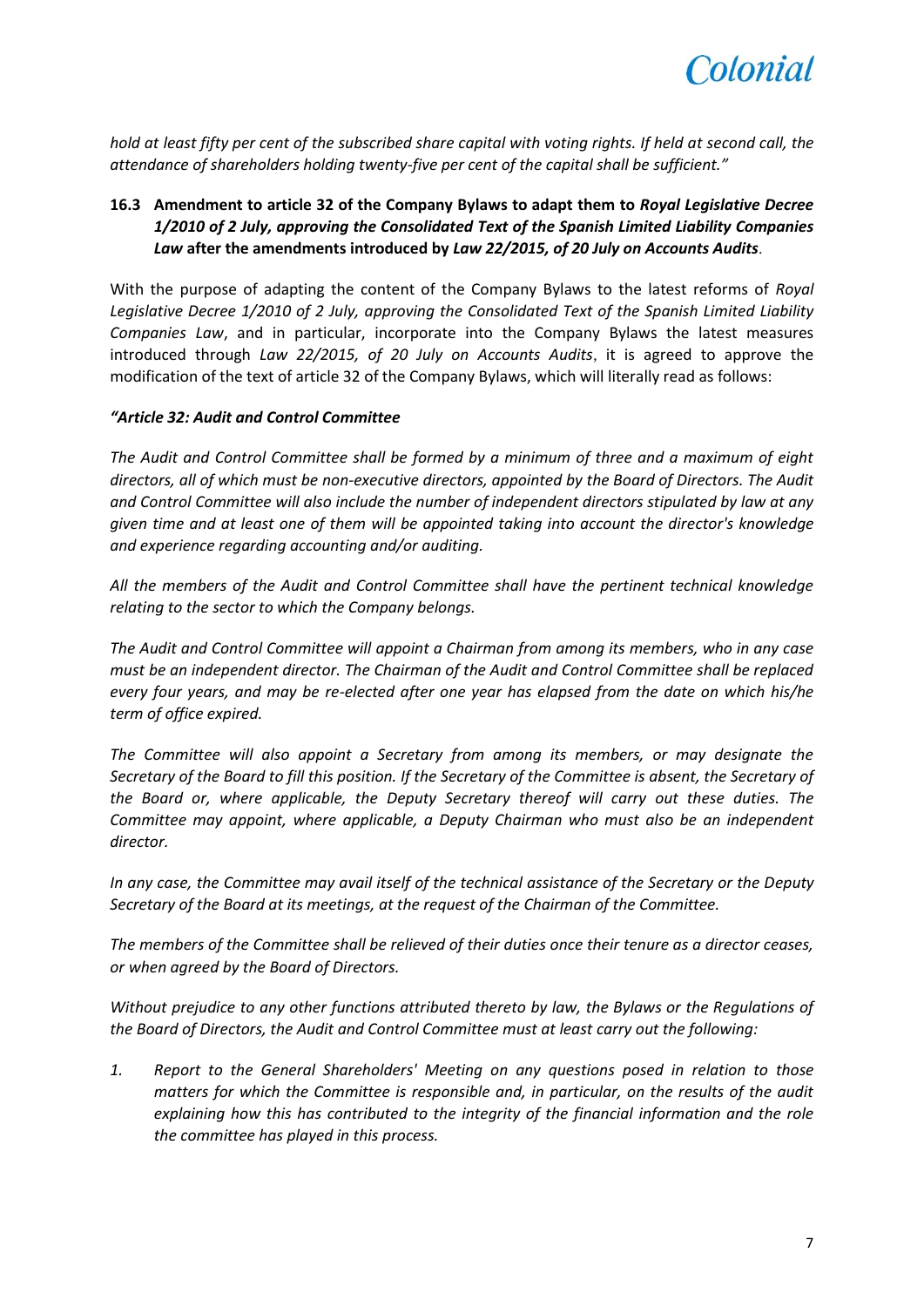

- *2. Monitor the effectiveness of the Company's internal control, internal audit and risk management systems, and discuss with the external auditors any significant weaknesses detected in the internal control system during the course of the audit, without infringing their independence. To this end, and where applicable, they may present recommendations or proposals to the Board of Directors and the corresponding period for their monitoring.*
- *3. Supervise the process of drawing up and presenting the required financial information and present recommendations or proposals to the Board of Directors, aimed at safeguarding their integrity.*
- *4. Propose to the Board of Directors the selection, appointment, re-election and replacement of the auditor, taking responsibility for the process pursuant to the provisions of the legislation in force as well as the terms of its engagement, and regularly gather information therefrom regarding the audit plan and the implementation thereof, in addition to preserving its independence in the performance of its duties.*
- *5. Establish the appropriate relationships with the external auditor to receive information on any issues which may be considered a threat to its independence and which will be studied by the Committee, and any other information relating to the audit, and where applicable, the authorisation of the services other than those prohibited, within the terms contemplated in the legislation in force, relating to rules on independence, as well as any other communications provided for in the legislation relating to auditing and the technical rules thereof. In any case, written confirmation must be received, on an annual basis, from the external auditor of its independence with respect to the Company or entities directly or indirectly connected thereto, as well as detailed and individual information on any type of additional services provided and the related fees received from these entities by the external auditor or by persons or entities related to the auditor pursuant to that provided in the regulatory standards of the activity of accounts audits.*
- *6. Issue, on an annual basis and prior to the issuance of the auditor's report, a report expressing an opinion on whether the independence of the auditors or auditing companies has been compromised. Such report shall, in all cases, contain the reasoned evaluation of the provision of each and every one the additional services mentioned in the section above, considered individually and as a whole, other than legal audit services in relation to the rules on independence or in accordance with regulatory standards of the activity of accounts audits.*
- *7. Inform the Board of Directors of all matters established by Law, the Bylaws and the Regulations of the Board of Directors.*
- *8. Prepare an annual report on the activities of the Audit and Control Committee, which must be included in the management report.*
- *9. Propose to the Board of Directors any other matters that it deems relevant for which it is responsible.*
- *10. Any other functions that may be attributed thereto by the Bylaws or the Regulations of the Board of Directors.*

*The Audit and Control Committee shall meet whenever requested to do so by at least two of its members, or at the behest of the Chairman, who is responsible for convening it. The call notice shall be valid provided it is sent by any means that allow acknowledgement of its receipt.*